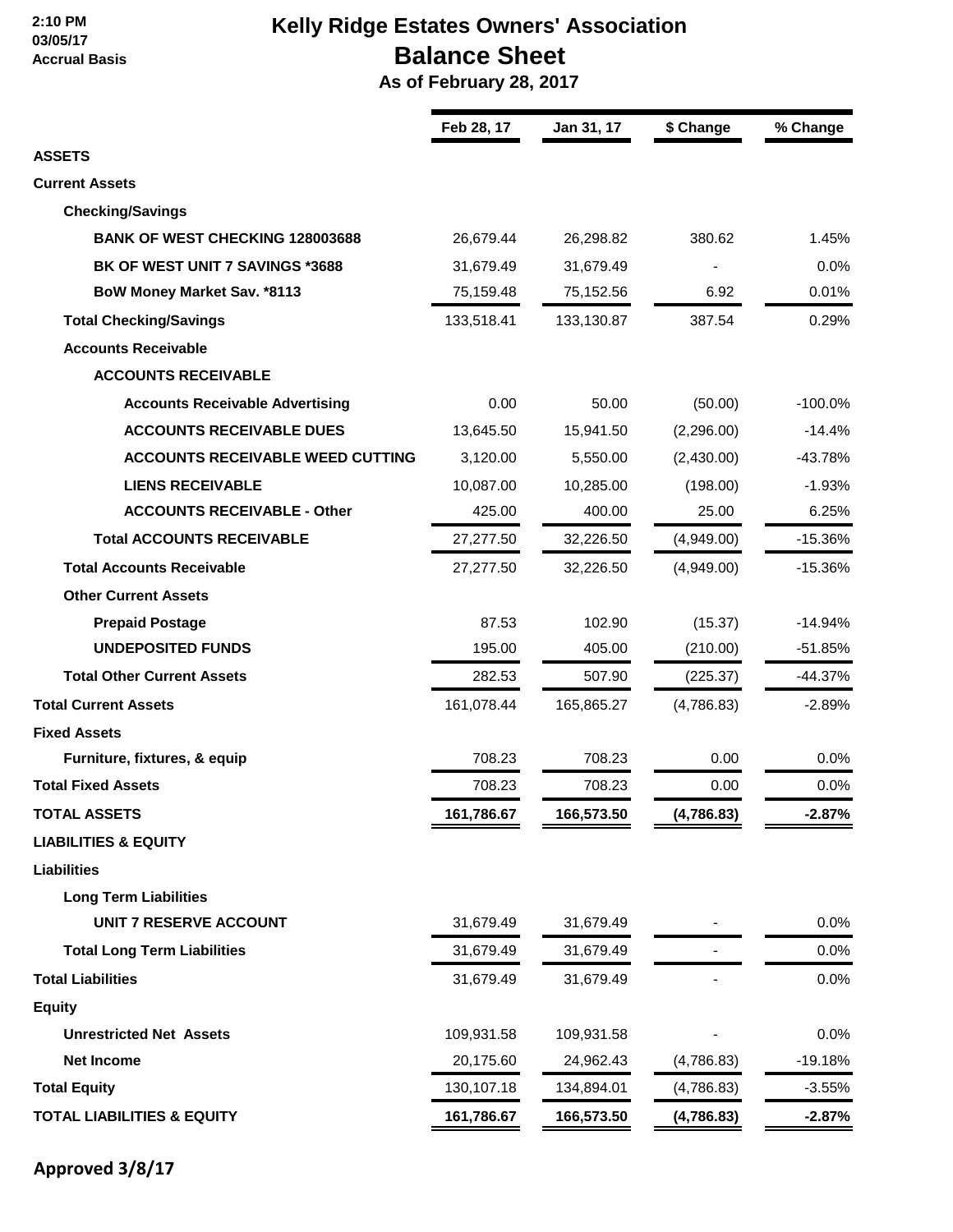# Kelly Ridge Estates Owners' Association

#### **Profit & Loss Statement Budget Comparison**

|                                          |               |                | % of (8 mos)      | $(8 \text{ mos})$ |                   | <b>Total</b>      |
|------------------------------------------|---------------|----------------|-------------------|-------------------|-------------------|-------------------|
|                                          | Feb 2017      | YTD 02/2017    | <b>YTD Budget</b> | <b>YTD Budget</b> | <b>Difference</b> | 2016-17 Budget    |
| <b>Income</b>                            |               |                |                   |                   |                   |                   |
| <b>ADVERTISING INCOME</b>                | 0.00          | 0.00           | 0%                | 0.00              |                   | 0.00              |
| <b>DUES INCOME</b>                       | (65.00)       | 37,410.00      | 149%              | 25,150.00         | (12,260.00)       | 37,725.00         |
| <b>HOA DOCUMENT FEE</b>                  | 175.00        | 2,900.50       | 145%              | 2,000.00          | (900.50)          | 3,000.00          |
| <b>INTEREST - BANK OF THE WEST</b>       | 6.92          | 83.29          | 167%              | 50.00             | (33.29)           | 75.00             |
| <b>LATE CHARGES</b>                      | 0.00          | 6,460.00       | 969%              | 666.67            | (5,793.33)        | 1,000.00          |
| <b>Returned Check Charges</b>            | 0.00          | 15.00          | 100%              | 0.00              | (15.00)           | 0.00              |
| <b>TRANSFER FEE INCOME</b>               | 100.00        | 1,475.00       | 0%                | 0.00              | (1,475.00)        | 0.00              |
| UNCLASSIFED INCOME                       | 0.00          | 0.00           | 0%                | 1,066.67          | 1,066.67          | 1,600.00          |
| <b>WEED ABATEMENT INCOME</b>             | (90.00)       | 4,325.00       | 54%               | 8,000.00          | 3,675.00          | 12,000.00         |
| <b>Total Income</b>                      | 126.92        | 52,668.79      | 143%              | 36,933.33         | (15, 735.46)      | 55,400.00         |
| <b>Expense</b>                           |               |                |                   |                   |                   |                   |
| <b>ACCOUNTING</b>                        | 640.83        | 4,140.13       | 168%              | 2,466.67          | (1,673.46)        | 3,700.00          |
| <b>ADVERTISING EXPENSE</b>               | 0.00          | 0.00           | 0%                | 0.00              | 0.00              | 0.00              |
| <b>ANNUAL DUES / FEES INVOICES</b>       | 0.00          | 906.63         | 113%              | 800.00            | (106.63)          | 1,200.00          |
| ANNUAL MEETING EXPENSE                   | 0.00          | 0.00           | 0%                | 200.00            | 200.00            | 300.00            |
| <b>APRIL BALLOT MAILING</b>              | 509.40        | 509.40         | 76%               | 666.67            | 157.27            | 1,000.00          |
| <b>AUTO/MILEAGE EXPENSE</b>              | 0.00          | 0.00           | 0%                | 0.00              | 0.00              | 0.00              |
| <b>BANK FEES</b>                         | 0.00          | 130.00         | 195%              | 66.67             | (63.33)           | 100.00            |
| <b>CLERICAL</b>                          | 0.00          | 0.00           | 0%                | 0.00              | 0.00              | 0.00              |
| <b>COMMUNITY SERVICE</b>                 | 0.00          | 0.00           | 0%                | 33.33             | 33.33             | 50.00             |
| <b>COMPUTER SUPPORT</b>                  | 0.00          | 0.00           | 0%                | 16.67             | 16.67             | 25.00             |
| <b>COMPUTERS &amp; ACCESSORIES</b>       | 0.00          | 0.00           | 0%                | 16.67             | 16.67             | 25.00             |
| <b>DIRECTORS EXPENSE</b>                 | 0.00          | 0.00           | 0%                | 16.67             | 16.67             | 25.00             |
| <b>INSURANCE</b>                         | 0.00          | 0.00           | 0%                | 2,833.33          | 2,833.33          | 4,250.00          |
| <b>Interest Expense</b>                  | 0.00          | 45.89          | 0%                | 0.00              | (45.89)           | 0.00              |
| LEGAL                                    | 0.00          | 175.00         | 18%               | 1,000.00          | 825.00            | 1,500.00          |
| <b>MEALS &amp; ENTERTAINMENT</b>         | 0.00          | 0.00           | 0%                | 0.00              | 0.00              | 0.00              |
| <b>NEWSLETTER EXPENSES</b>               | 521.63        | 1,783.21       | 122%              | 1,466.67          | (316.54)          | 2,200.00          |
| <b>Bad Debt</b>                          | 223.00        | 927.47         | 0%                | 0.00              | (927.47)          | 0.00              |
| <b>NUISANCE ABATEMENT &amp; SERVICES</b> | 0.00          | 0.00           | 0%                | 6,666.67          | 6,666.67          | 10,000.00         |
| <b>OFFICE SUPPLIES</b>                   | 1,831.24      | 2,378.03       | 713%              | 333.33            | (2,044.70)        | 500.00            |
| <b>P.O.BOX RENT</b>                      | 0.00          | 130.00         | 126%<br>95%       | 103.33            | (26.67)<br>450.38 | 155.00            |
| <b>PAYROLL EXPENSES</b>                  | 1,156.92      | 8,216.29       |                   | 8,666.67          |                   | 13,000.00         |
| <b>POSTAGE</b><br><b>PRINTING</b>        | 15.37<br>0.00 | 471.77<br>0.00 | 71%<br>0%         | 666.67<br>33.33   | 194.90<br>33.33   | 1,000.00<br>50.00 |
| <b>RECORDING FEES</b>                    | 0.00          | 0.00           | 0%                | 66.67             | 66.67             | 100.00            |
| <b>RENT EXPENSE</b>                      | 425.00        | 3,400.00       | 100%              | 3,400.00          | 0.00              | 5,100.00          |
| <b>REPAIR AND MAINTENANCE</b>            | 0.00          | 0.00           | 0%                | 0.00              | 0.00              | 0.00              |
| <b>SECURITY PATROLS</b>                  | 0.00          | 0.00           | 0%                | 8,800.00          | 8,800.00          | 13.200.00         |
| <b>SIGNAGE</b>                           | 0.00          | 196.31         | 29%               | 666.67            | 470.36            | 1,000.00          |
| <b>SPECIAL EVENTS</b>                    |               |                |                   |                   |                   |                   |
| <b>CHRISTMAS TREE LIGHTING</b>           | 0.00          | 331.40         | 166%              | 200.00            | (131.40)          | 300.00            |
| <b>CLEANUP PROJECT FALL</b>              | 0.00          | 1,371.28       | 686%              | 200.00            | (1, 171.28)       | 300.00            |
| <b>CLEAN-UP PROJECT SPRING</b>           | 0.00          | 0.00           | 0%                | 200.00            | 200.00            | 300.00            |
| <b>FOOD DRIVE</b>                        | 0.00          | 0.00           | 0%                | 16.67             | 16.67             | 25.00             |
| <b>MEET &amp; GREETS</b>                 | 0.00          | 0.00           | 0%                | 200.00            | 200.00            | 300.00            |
| SPECIAL EVENTS - Other                   | 0.00          | 395.14         | 593%              | 66.67             | (328.47)          | 100.00            |
| <b>TOTAL SPECIAL EVENTS</b>              | 0.00          | 2,097.82       | 237%              | 883.33            | (1,214.49)        | 1,325.00          |
| <b>Federal Income Tax</b>                | 0.00          | 1,703.00       | 0%                | 333.33            | (1,369.67)        | 500.00            |
| State Income Tax                         | (454.64)      | 1,856.00       | 0%                | 333.33            | (1,522.67)        | 500.00            |
| <b>Tax Penalties for Late Filing</b>     | 0.00          | 566.12         | 0%                | 0.00              | (566.12)          | 0.00              |
| <b>Tax Preparation</b>                   | 0.00          | 1,603.36       | 0%                | 0.00              | (1,603.36)        | 0.00              |
| <b>TAXES - Other</b>                     | 0.00          | 35.00          | 0%                | 0.00              | (35.00)           | 0.00              |
| <b>TELEPHONE &amp; INTERNET</b>          | 45.00         | 1,221.76       | 108%              | 1,133.33          | (88.43)           | 1,700.00          |
| UNCOLLECTABLE DEBT                       | 0.00          | 0.00           | 0%                | 333.33            | 333.33            | 500.00            |
| <b>WEB SITE</b>                          | 0.00          | 0.00           | 0%                | 0.00              | 0.00              | 0.00              |
| <b>WEED ABATEMENT EXPENSE</b>            | 0.00          | 0.00           | 0%                | 8,000.00          | 8,000.00          | 12,000.00         |
| <b>Total Expense</b>                     | 4,913.75      | 32,493.19      | 65%               | 50,003.33         | 17,510.14         | 75,005.00         |
|                                          |               |                |                   |                   |                   |                   |
| <b>NET INCOME</b>                        | (4,786.83)    | 20,175.60      |                   | (13,070.00)       | (33, 245.60)      | (19,605.00)       |
|                                          |               |                |                   |                   |                   |                   |

**Approved 3/8/17**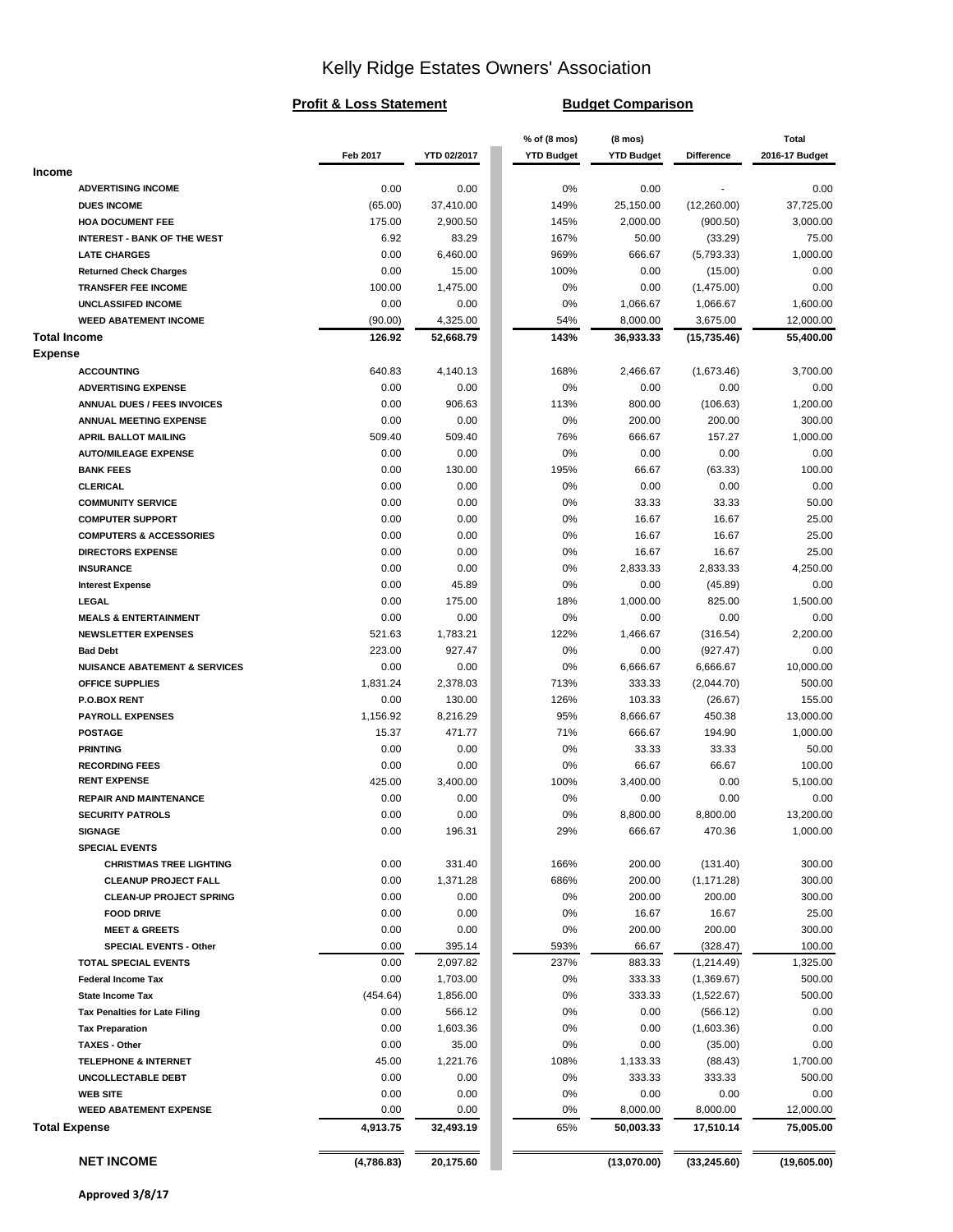# Financial Commentary for the month ending 02/28/17

The Balance Sheet and Income Statements are financial snapshots of an entity as of a specific date. For membership reporting, we use the accrual basis of accounting and for tax purposes we use the cash basis of accounting. The cash basis net income for February was \$3,565.15.

### **Balance Sheet:**

- Cash on hand is the most important item of any entity. KREOA's increased from the previous month, \$387.54 or .29%. The association took in \$5,728.68 in deposits which came from dues, weed cutting, HOA and Transfer fees. The deposits were offset by outlays of cash for office supplies which was mainly composed of upgrading the office computer, printer, Quick Books software, acquiring a safe, security cabinet and a statement mailing \$1,831.24, rent \$425, admin salaries \$890.19, the outside accounting service \$640.83, newsletter expense \$521.63, and a ballot mailing \$509.40 as well as other operating expenses. The total cash available for our HOA is \$101,838.92. Unit 7 money does not belong to KREOA and is not available for our association to use.
- Total A/R decreased by \$4,949.00 or 15.36%. This is due to members remitting payments. Although this is progress, the outstanding A/R balances are still much too high. Efforts will continue to bring this balance down and hopefully members will come forward to pay off their balances.
- Prepaid Postage decreased slightly on undeliverable mail \$15.37 or 14.94%. Undeposited Funds decreased \$210.00 or 51.85% which are deposits or adjustments to current or previous year balances that haven't yet been applied to A/R invoices.
- Liabilities had no change
- Equity had a net loss change of \$4,786.83 or 19.18%. This was due to having very little income this month as the dues have now been billed to members. On a positive note, our association took in more cash than was spent modernizing our office and covering other operating expenses.

### **Income Statement: Actual Costs versus Budget**

• I have changed the way in which past analysis was done on the Actual Cost versus Budget P & L. Instead of an 8 month actual cost versus a 12-month budget, I am doing a 8 month actual cost versus a 8 month budget in order to get an "apples to apples" analysis.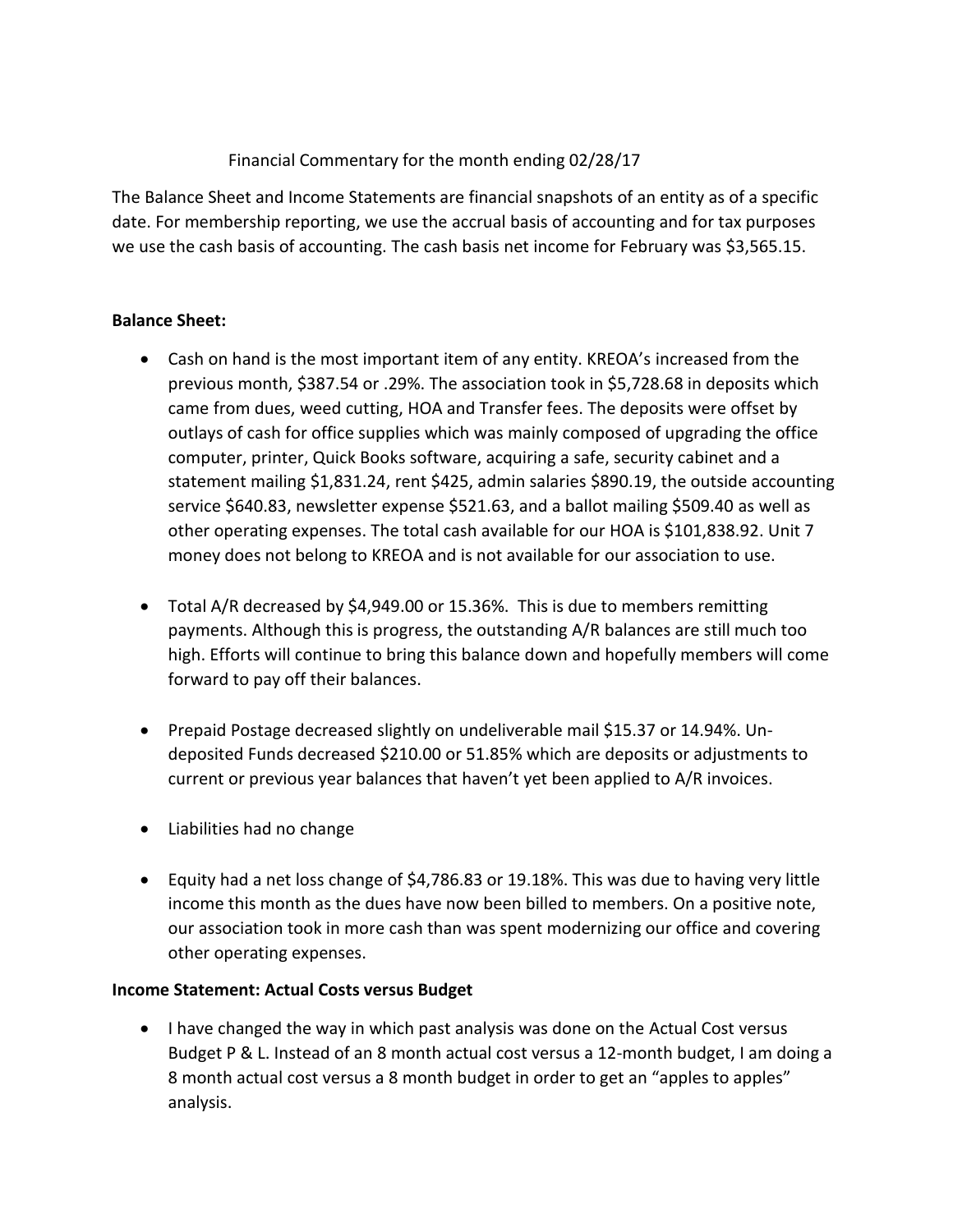- Most of our revenue is recorded at the beginning of our fiscal year. A timing difference continues to affect the actual versus budget amount (month over month) until we get to the end of the year. I expect our total revenue will surpass the total budgeted amount by the end of our fiscal year in June. The reason for this is that the budget for the year has understated the income from Late Fees. Also, the weed abatement currently listed \$4,325.00 relates to the previous year's weed abatement program (2015/2016) so if the current years weed abatement budget amount of \$12,000 materializes, weed abatement income could be over \$16,000. It is important note that the voluntary weed abatement work should be a priority in getting completed in the same fiscal year as when the voluntary weed abatement revenue is received to avoid possibly paying taxes.
- For the month, a member's dues were adjusted off by (\$65). The Unclassified Income is now zero. This account is used to record deposits with missing information on how to apply it to Accounts Receivable balances. HOA Document Fees and Transfer Fee Income were down over January's numbers by a net of \$2,375.5. There was weed abatement adjustment done \$90.
- Accounting expense \$640.83, cleanup of our Accounts Receivable records like doing credit memo's and applying cash. This month's bill from the outside accounting service was lower than last month's bill.
- April Ballot and Newsletter expense \$1,031.03 This is the postage, paper and printing costs for electing new board members and notifying members of upcoming events.
- Bad Debt \$223.00 These are receivables that have been written off due to the owners selling their primary residences and we failed to collect on past due amounts when the CCR and Bylaws were requested by an escrow company.
- Office Supplies and Postage \$1,831.24 & \$15.37 We spent money upgrading the office by purchasing a new computer, monitor, printer, safe, security cabinet and Quick Books accounting software. The postage used was for returned letters.
- Rent Expense \$425 Same amount every month.
- Payroll Expense \$1,156.92 Increased slightly due to the \$1 raise per hour given to the office manager but nearly the same as last month's expense.
- Tax Related Items \$454.64 State of California sent us a refund. CPA purposely had us over pay in order to lessen more fees. It appears to have succeeded. The IRS sent back our tax payment with no reason given. I will follow up to see what the problem is.
- Telephone and Internet \$45.00 Monthly bill, the second bill was paid on 3/2/17 and be reflected next month.

### **Completed Treasury Items:**

- Purchase of a safe and security cabinet to store members checks before shredding them.
- Sending out a letter asking for permission to invoice through member's email.
- Quick Books software has been upgraded